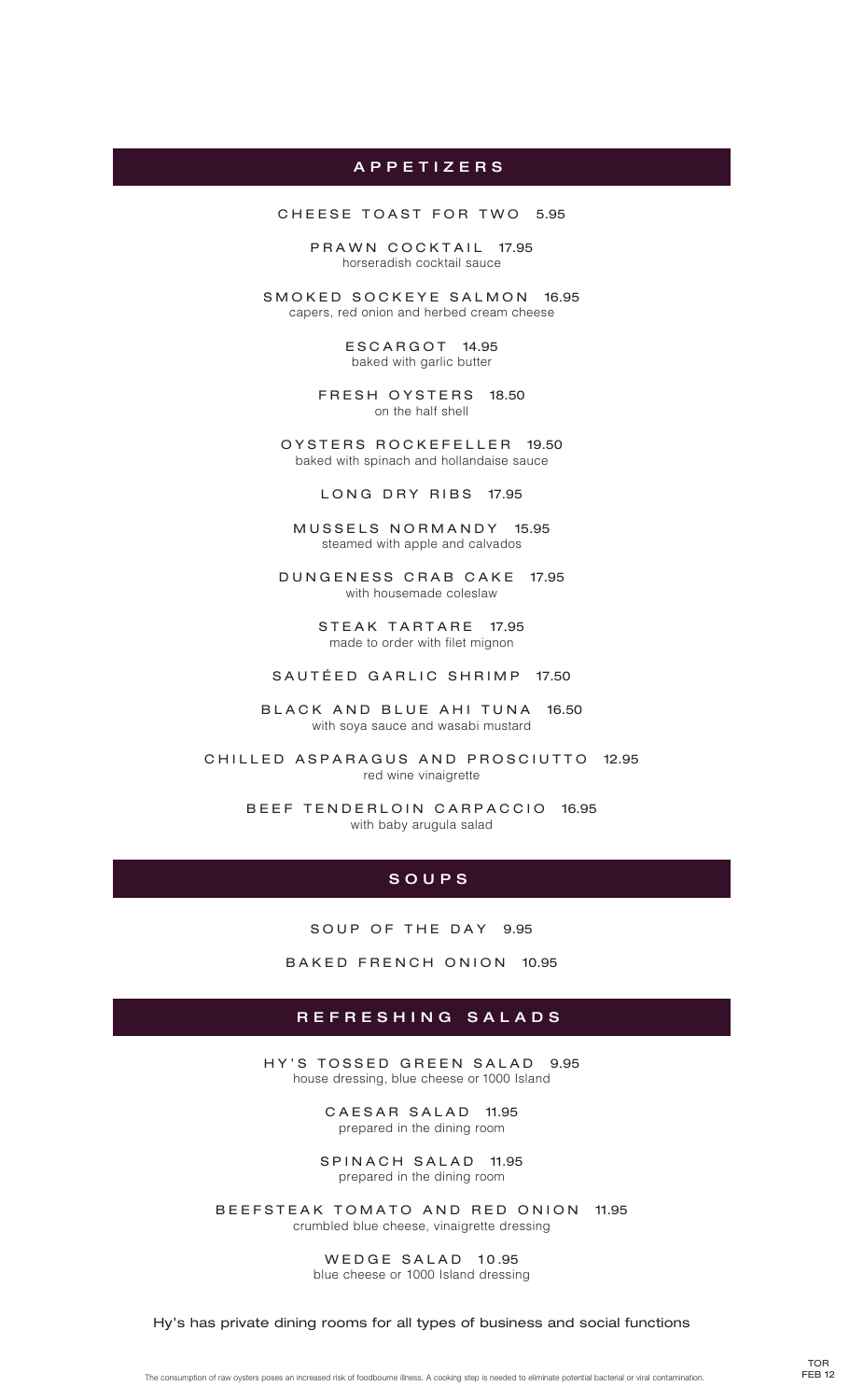

## H Y ' S f a m o u s s t e a k s

our steaks are cut in house from specially selected Canadian Prime beef, aged a minimum of 28 days and grilled to order

> NEW YORK STRIP 10 oz 37.95 14 oz 45.95

FILET MIGNON<br>8 oz 37.95 12 oz

12 oz 45.95

PORTERHOUSE 22 oz 53.95

BONE-IN RIB STEAK 16 oz 42.95

# THE "ONLY" NEW YORK STRIP

our signature steak specially prepared with Hy's steak sauce – "Only" available at Hy's

10 oz 38.95 14 oz 46.95

## HOUSE SPECIALTIES

GORGONZOLA FILET MIGNON grilled and topped with melted gorgonzola cheese 8 oz 41.95 12 oz 49.95

STEAK NEPTUNE New York or filet mignon, topped with fresh asparagus and blue crabmeat, finished with hollandaise sauce 46.95

PEPPERCORN NEW YORK STEAK served with Hy's homemade brandy green peppercorn sauce 10 oz 39.95 14 oz 47.95

> CAJUN RIB STEAK panfried with Hy's cajun seasoning 16 oz 43.95

BABY BACK RIBS braised with homemade Hy's BBQ sauce 31.95

FILET A LA HY'S 38.95 medallions of beef tenderloin sautéed with wild mushroom sauce

> ROAST RACK OF LAMB 44.95 herb crusted with rosemary, mint sauce

BEEF AND PRAWN BROCHETTES 34.95 a skewer of tender beef brushed with Hy's "Only" sauce and a skewer of prawns served with lemon butter

BUTTERMILK FRIED CHICKEN 28.95 with creamed corn and bacon